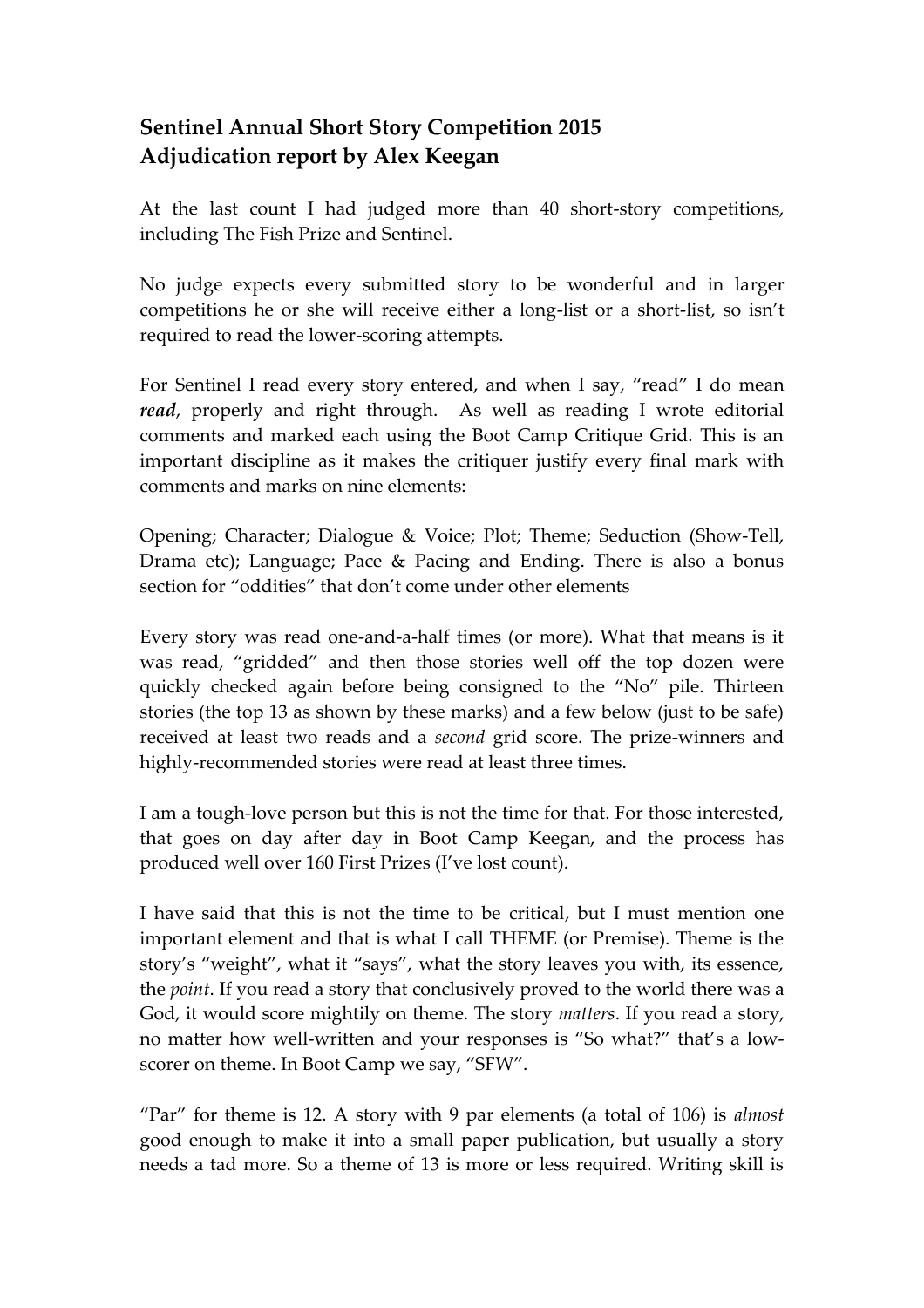necessary, a decent plot, good characters, but please, *please*, you need to write stuff that matters.

# **The Winners.**

I was unable to split the top two, which were very different stories, each with merits, each with faults, and if the competition rules had allowed me, I would have been tempted to award a joint First Prize

The three highly-recommended stories were very different (and difficult to separate) and three more stories were worthy of a mention/commendation: Grapefruit Moon (Colin Watts), Bean Counter (Dianne Bown-Wilson), and Breathless (D.R.D. Bruton).

# **Highly Recommended**

#### **Marie Chambers -** *In the Kingdom of Complaint.* **(106)**

This featured a bunch of arty-types in an expensive LA restaurant and ached with ennui and/or nihilism. I was seriously frustrated by this piece because it had more promise in the attitude, voice, sheer narrative detail then any other story, but it was slice of life and failed on plot (and to some extent theme). The author (as most) needs to learn that less is usually more.

#### **D.R.D. Bruton -** *Thirteen Wedding Dresses***. 106**

This is a simple story about a woman arriving on a Scottish island to be married tomorrow but her dress has been lost. What happens next is neat and warm. The story is a little overwritten in places and could do with the Less is More adage applied, and would benefit from a close examination of redundancies, repetitions and stray metaphors. But to get something schmaltzy-romantic past me is quite a feat! Well done!

#### **Chris Heyward -** *Getting Started* **107**

I agonized over this story and I think it just missed moving into a higher class altogether, but like so many entries it lacks that extra weight of a theme which really says something. The idea that a man wakes every morning with no memory but regains that memory as the day progresses has a lot of philosophical "edge" that could have been exploited more. An excellent idea, competently written, but it's when you consider what a thing *means* is when you strike gold.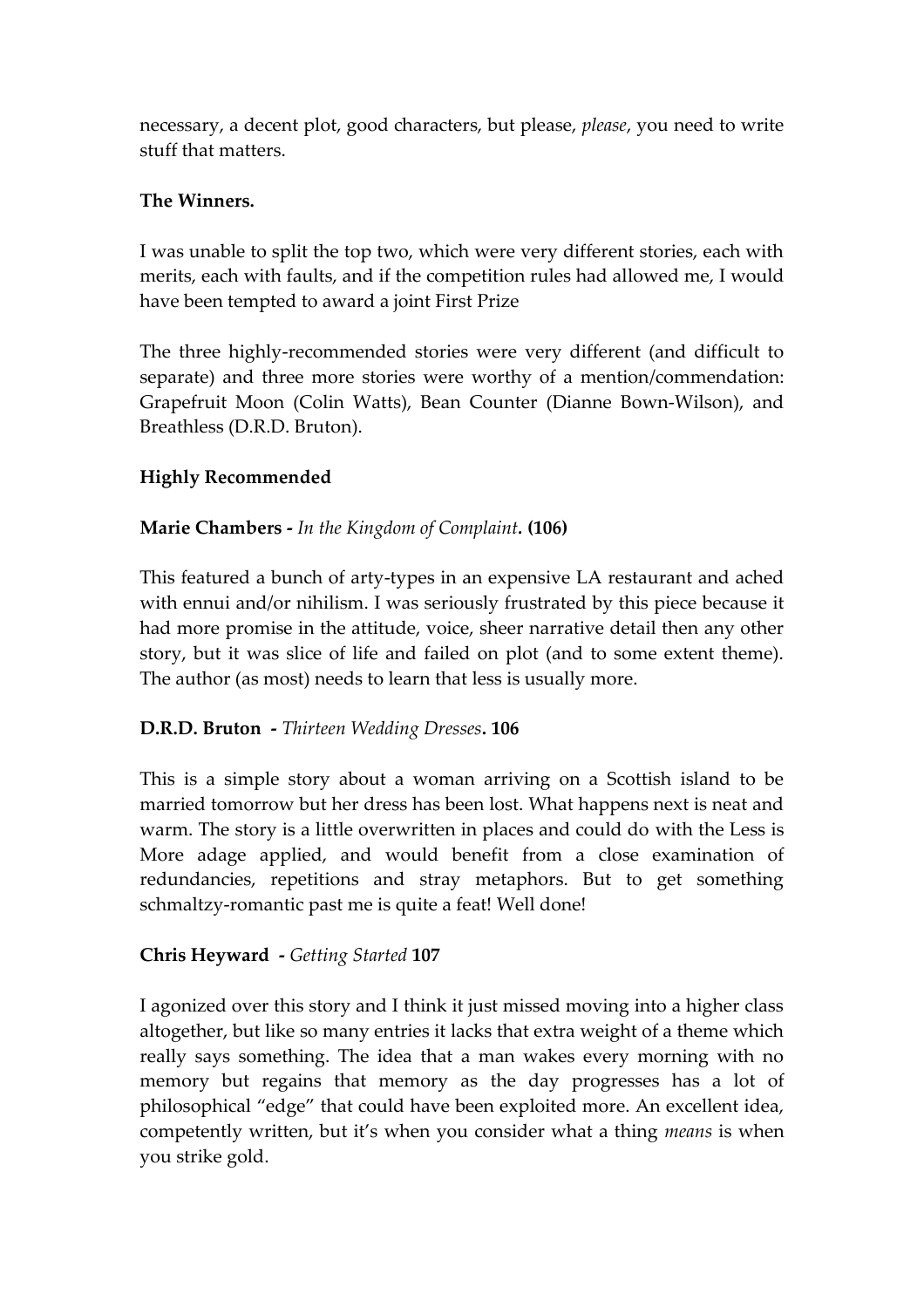#### **The Winners**

I found the top two stories to be virtually inseparable. Both had merits and faults. One scored more highly for its theme, the weight of what it was trying to say, but may have slightly over-reached itself. The other was far "slicker" but its theme was "easy" and expected.

Had the competition rules allowed me to do so I would not have split the two, but we need a winner so I have to decide.

#### **Third Place**

#### **Paul McDonald -** *Touched for the Very First Time* **(108)**

The idea that you turn up at the doctor's surgery and find your new doctor is Madonna, is, well, whacky. This is another story that could be improved with a good edit and a few tweaks but is one of the few that actually caught the eye. That the author made a convincing case is to be applauded. I genuinely "went with it".

I have no idea why the author chose to change tack half-way through (a pointless deviation) or why the finish was so ambiguous (not in a good way) but most-importantly, there was *story* here for the most part which genuinely captured the judge's interest.

#### **Second Place**

#### **Lynne Voyce -** *Star-Gazing With the Green Man* **(113)**

Nothing too complicated here. A hyped up, lunch-rushing, no time for anyone, stereotypical woman-in-the-city (but originally a country lass) goes star-gazing one evening on a whim, meets a bloke, things happen, she gets changed for the better.

It's hard to write about some stories without spoilers.

This is close to a romance. I will never live down picking TWO romantic stories in my top nine. The writing was smooth but a tad over-written in places: malachite eyes; sanguine smile; delineate our sense of disquiet… and occasionally I became aware of the writer writing.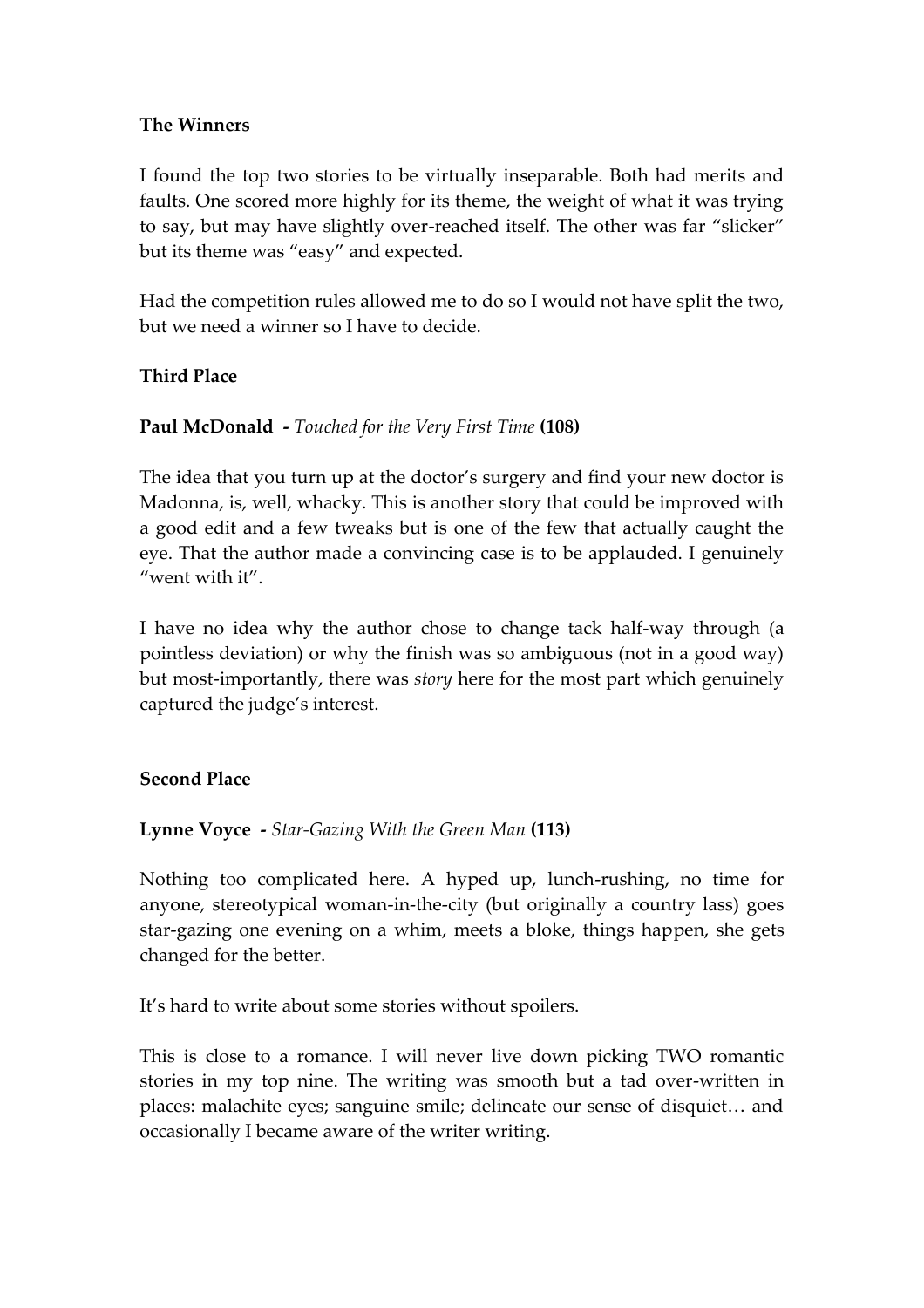The various character movements are perhaps a little "too easy" but this was one of very few stories that felt like it had a proper "arc" with a satisfying finish that felt right.

# **First Place**

# **Daniel Knibb -** *Extractions*

This story was scored 114 in the first round with a red-circled "BUT!" in the top corner. *Extractions,* through the life of one dental surgery goes from 1903 to 2025 (yes into the future) and shows care versus money, the launching of the NHS, modern "spin" and BS, the insidious ingress of ever more private health-care.

This is the only story to manage 14 on theme. It "says something" but that doesn't mean it says it perfectly throughout. It begins with a young dentist in 1903 (born in the 1870's?) and his father-in-law who could have been born in the 1820's.

We see differing attitudes to dental *care* and the dental *profession* which are fine but the author tries to do too much in such a short space, and is forced to "push" the characters and sometimes have them speak for the reader's benefit. The future element read like an addendum and I believe the story would be stronger finishing in 2015, not 2025. But, note that the weight, the meaning of this story, made it feel more worthwhile, and a worthy winner even if only by a short-head.

# **Administrator's Note**

Many thanks to Alex Keegan for the thorough job of judging the Sentinel Annual Short Story Competition 2015. Alex is a highly skilled professional who deals with helping short story writers get better at the craft on a daily basis. Like many such trainers/teachers/coaches, he may come across as if his emotion chip is switched off, but this is sometimes needed when the best is desired.

Please note that this competition, like all Sentinel competitions, was judged blind. I have inserted the names of the authors in the report before publishing it.

As Alex has mentioned in his report, all the stories entered received thorough reading and critical comments. If you entered this competition and would like